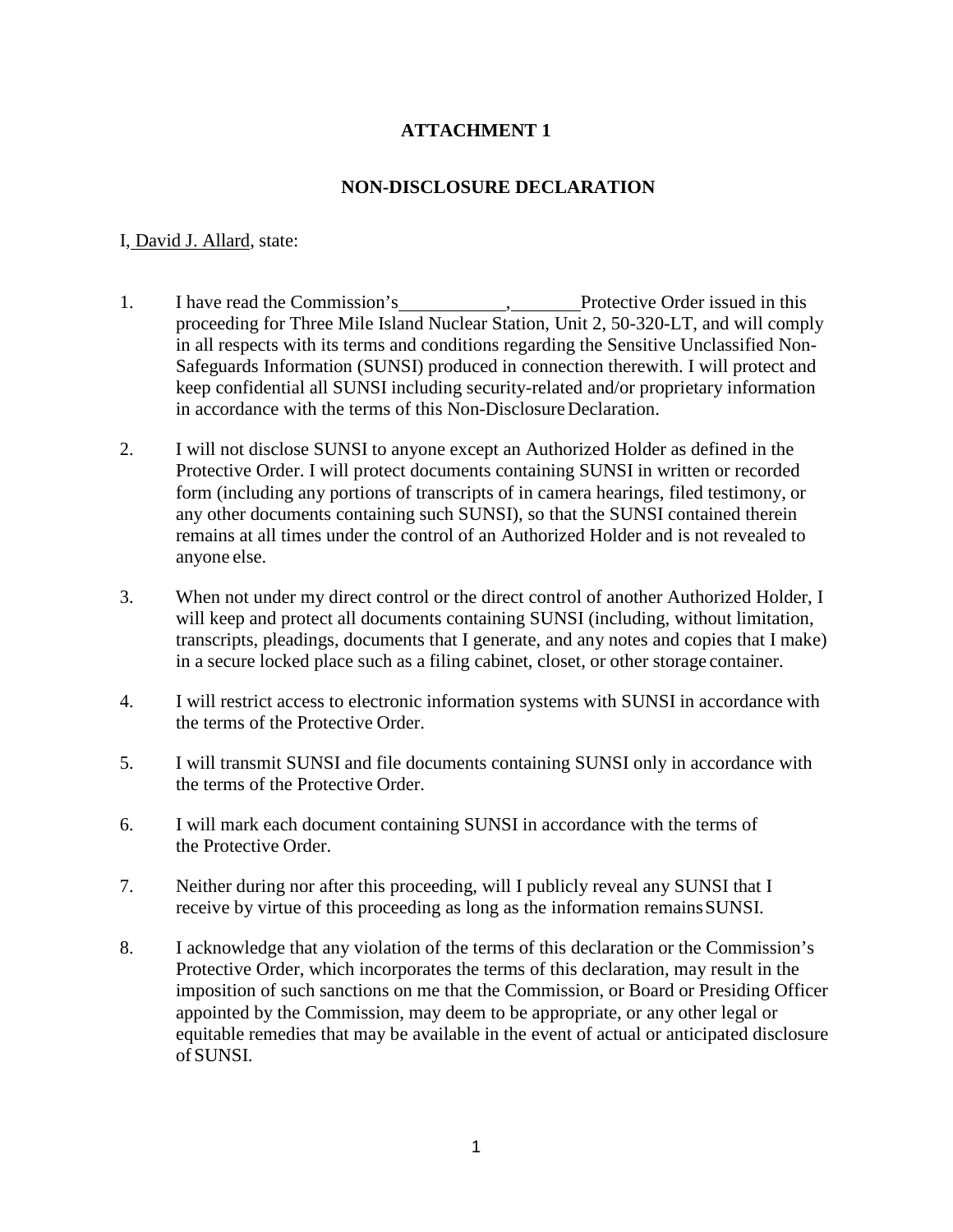Executed in Accord with 10 CFR 2.304(d)

Signature David J. Allard

Executed on: 4/20/20 Date

Address: Department of Environmental Protection 400 Market Street, 13<sup>th</sup> Floor Harrisburg, PA 17101

Phone number: (717) 787-2480

E-mail: djallard@pa.gov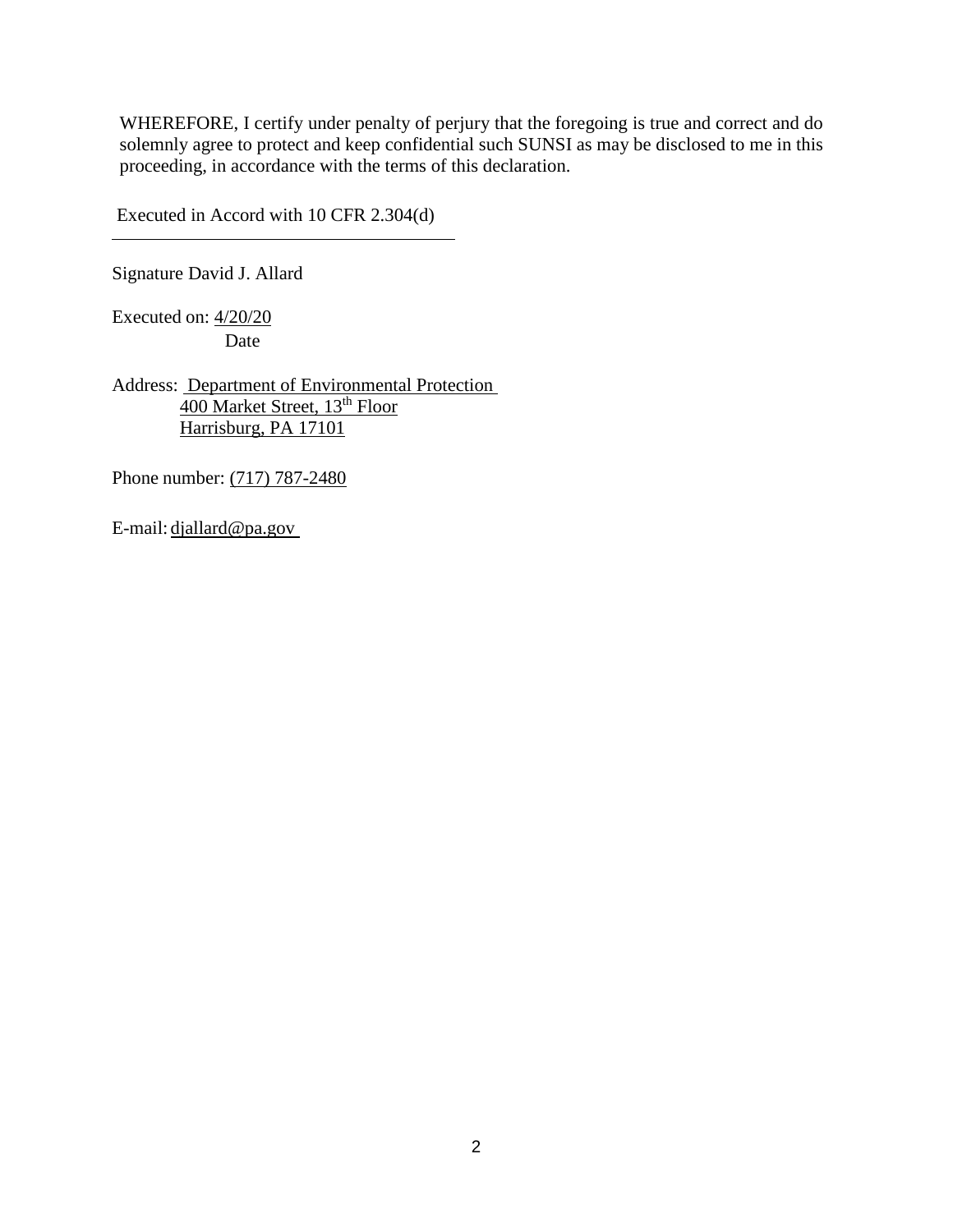## **NON-DISCLOSURE DECLARATION**

### I, Sandra L. Martin, state:

- 1. I have read the Commission's , Protective Order issued in this proceeding for Three Mile Island Nuclear Station, Unit 2, 50-320-LT, and will comply in all respects with its terms and conditions regarding the Sensitive Unclassified Non-Safeguards Information (SUNSI) produced in connection therewith. I will protect and keep confidential all SUNSI including security-related and/or proprietary information in accordance with the terms of this Non-Disclosure Declaration.
- 2. I will not disclose SUNSI to anyone except an Authorized Holder as defined in the Protective Order. I will protect documents containing SUNSI in written or recorded form (including any portions of transcripts of in camera hearings, filed testimony, or any other documents containing such SUNSI), so that the SUNSI contained therein remains at all times under the control of an Authorized Holder and is not revealed to anyone else.
- 3. When not under my direct control or the direct control of another Authorized Holder, I will keep and protect all documents containing SUNSI (including, without limitation, transcripts, pleadings, documents that I generate, and any notes and copies that I make) in a secure locked place such as a filing cabinet, closet, or other storage container.
- 4. I will restrict access to electronic information systems with SUNSI in accordance with the terms of the Protective Order.
- 5. I will transmit SUNSI and file documents containing SUNSI only in accordance with the terms of the Protective Order.
- 6. I will mark each document containing SUNSI in accordance with the terms of the Protective Order.
- 7. Neither during nor after this proceeding, will I publicly reveal any SUNSI that I receive by virtue of this proceeding as long as the information remainsSUNSI.
- 8. I acknowledge that any violation of the terms of this declaration or the Commission's Protective Order, which incorporates the terms of this declaration, may result in the imposition of such sanctions on me that the Commission, or Board or Presiding Officer appointed by the Commission, may deem to be appropriate, or any other legal or equitable remedies that may be available in the event of actual or anticipated disclosure of SUNSI.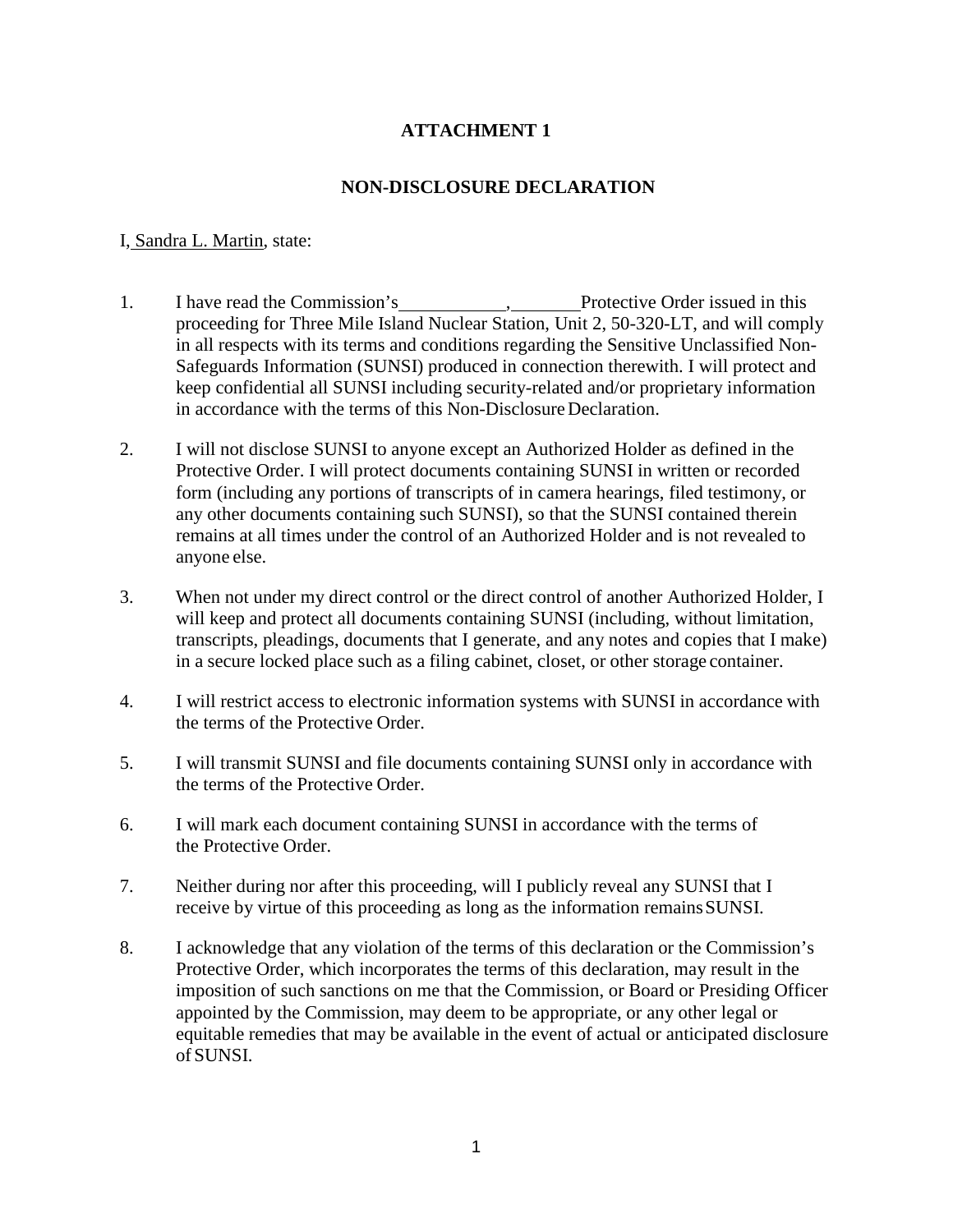Executed in Accord with 10 CFR 2.304(d)

Signature Sandra L. Martin

Executed on: 4/19/20 Date

Address: Department of Environmental Protection 400 Market Street, 13<sup>th</sup> Floor Harrisburg, PA 17101

Phone number: (717) 783-9784

E-mail: sandmartin@pa.gov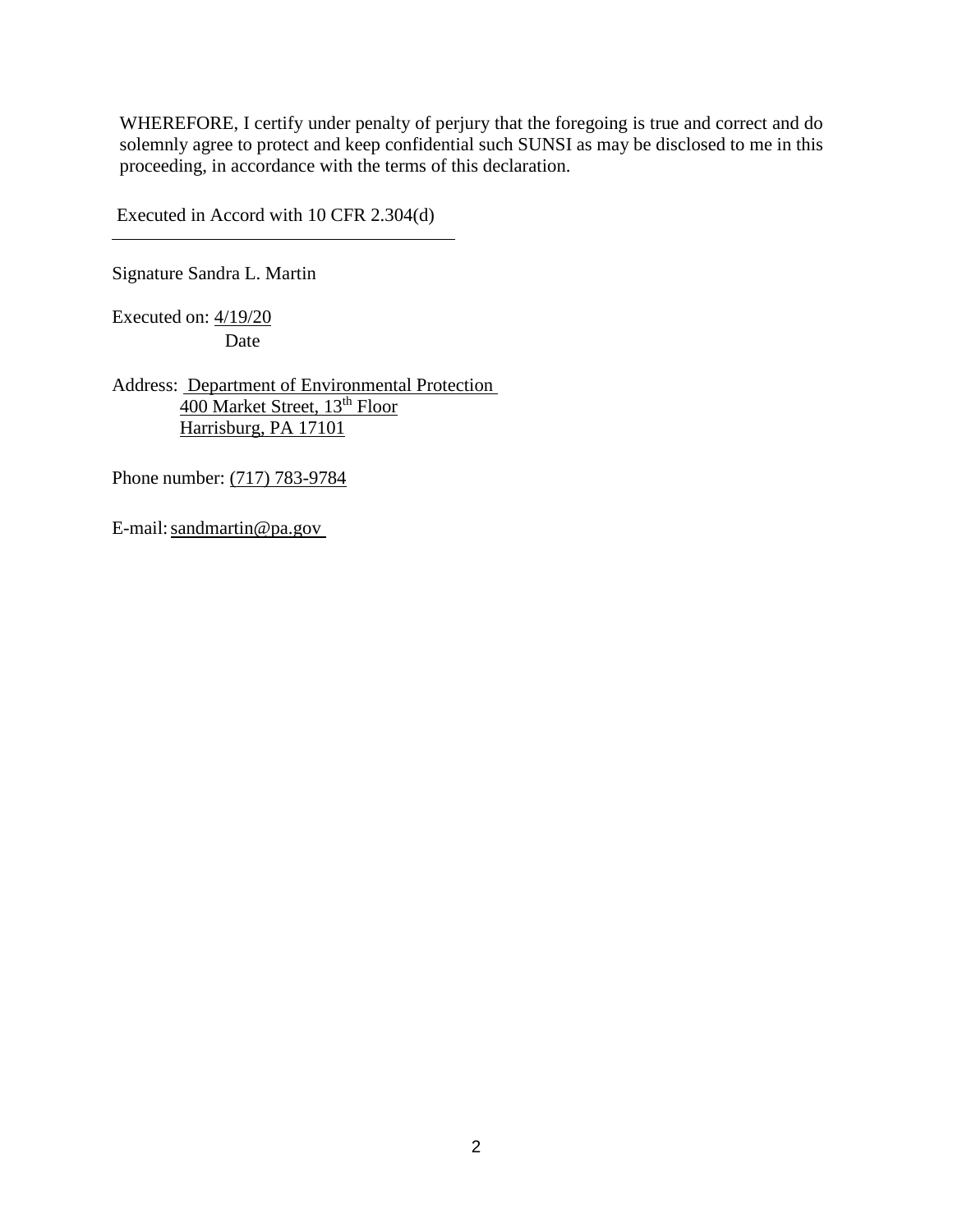## **NON-DISCLOSURE DECLARATION**

### I, Cory Fahnestock, state:

- 1. I have read the Commission's , Protective Order issued in this proceeding for Three Mile Island Nuclear Station, Unit 2, 50-320-LT, and will comply in all respects with its terms and conditions regarding the Sensitive Unclassified Non-Safeguards Information (SUNSI) produced in connection therewith. I will protect and keep confidential all SUNSI including security-related and/or proprietary information in accordance with the terms of this Non-Disclosure Declaration.
- 2. I will not disclose SUNSI to anyone except an Authorized Holder as defined in the Protective Order. I will protect documents containing SUNSI in written or recorded form (including any portions of transcripts of in camera hearings, filed testimony, or any other documents containing such SUNSI), so that the SUNSI contained therein remains at all times under the control of an Authorized Holder and is not revealed to anyone else.
- 3. When not under my direct control or the direct control of another Authorized Holder, I will keep and protect all documents containing SUNSI (including, without limitation, transcripts, pleadings, documents that I generate, and any notes and copies that I make) in a secure locked place such as a filing cabinet, closet, or other storage container.
- 4. I will restrict access to electronic information systems with SUNSI in accordance with the terms of the Protective Order.
- 5. I will transmit SUNSI and file documents containing SUNSI only in accordance with the terms of the Protective Order.
- 6. I will mark each document containing SUNSI in accordance with the terms of the Protective Order.
- 7. Neither during nor after this proceeding, will I publicly reveal any SUNSI that I receive by virtue of this proceeding as long as the information remainsSUNSI.
- 8. I acknowledge that any violation of the terms of this declaration or the Commission's Protective Order, which incorporates the terms of this declaration, may result in the imposition of such sanctions on me that the Commission, or Board or Presiding Officer appointed by the Commission, may deem to be appropriate, or any other legal or equitable remedies that may be available in the event of actual or anticipated disclosure of SUNSI.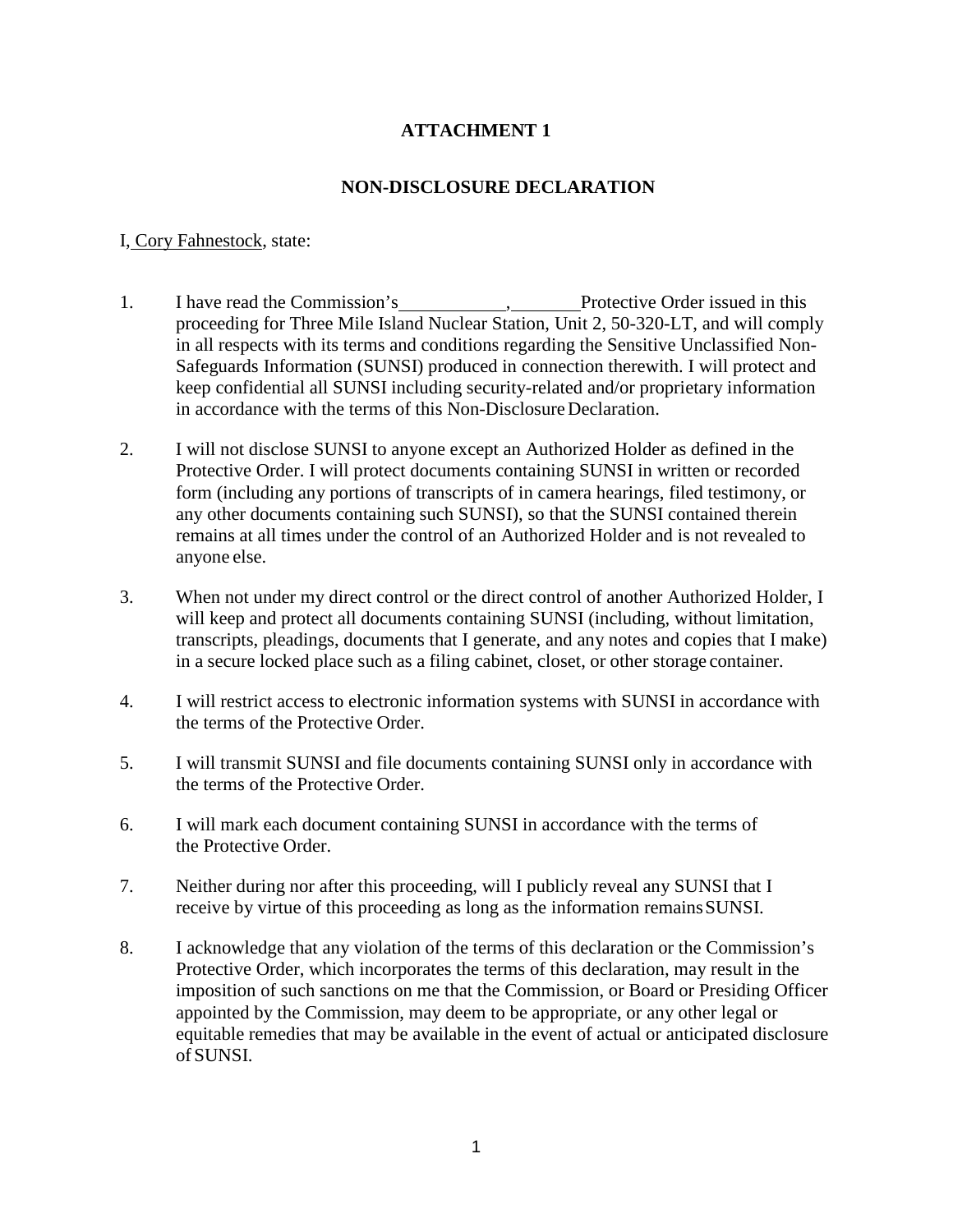Executed in Accord with 10 CFR 2.304(d)

Signature Cory Fahnestock

Executed on: 4/20/20 Date

Address: Department of Environmental Protection 400 Market Street, 13<sup>th</sup> Floor Harrisburg, PA 17101

Phone number: (717) 772-1693

E-mail: cofahnesto@pa.gov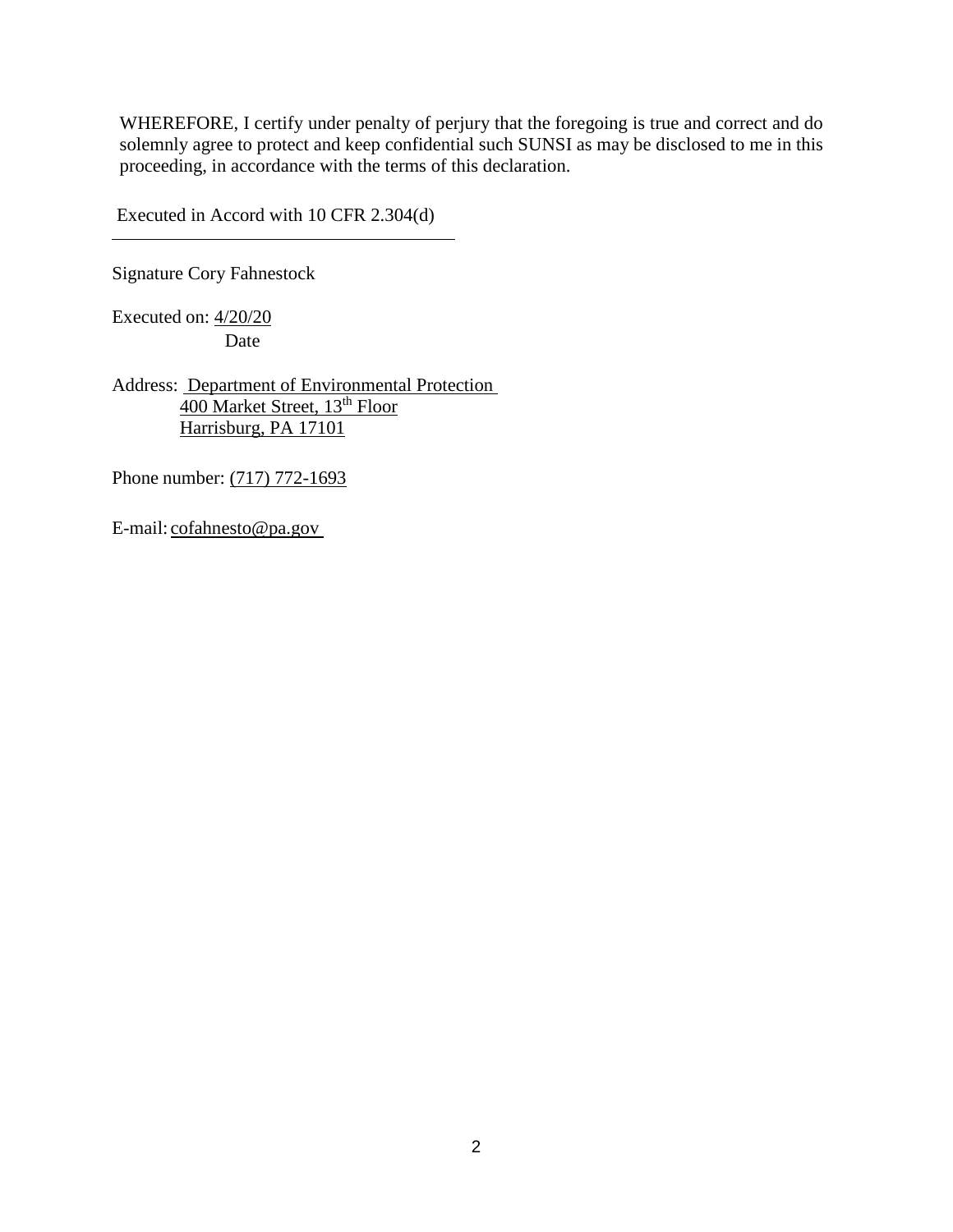## **NON-DISCLOSURE DECLARATION**

#### I, Bryan Werner, state:

- 1. I have read the Commission's , Protective Order issued in this proceeding for Three Mile Island Nuclear Station, Unit 2, 50-320-LT, and will comply in all respects with its terms and conditions regarding the Sensitive Unclassified Non-Safeguards Information (SUNSI) produced in connection therewith. I will protect and keep confidential all SUNSI including security-related and/or proprietary information in accordance with the terms of this Non-Disclosure Declaration.
- 2. I will not disclose SUNSI to anyone except an Authorized Holder as defined in the Protective Order. I will protect documents containing SUNSI in written or recorded form (including any portions of transcripts of in camera hearings, filed testimony, or any other documents containing such SUNSI), so that the SUNSI contained therein remains at all times under the control of an Authorized Holder and is not revealed to anyone else.
- 3. When not under my direct control or the direct control of another Authorized Holder, I will keep and protect all documents containing SUNSI (including, without limitation, transcripts, pleadings, documents that I generate, and any notes and copies that I make) in a secure locked place such as a filing cabinet, closet, or other storage container.
- 4. I will restrict access to electronic information systems with SUNSI in accordance with the terms of the Protective Order.
- 5. I will transmit SUNSI and file documents containing SUNSI only in accordance with the terms of the Protective Order.
- 6. I will mark each document containing SUNSI in accordance with the terms of the Protective Order.
- 7. Neither during nor after this proceeding, will I publicly reveal any SUNSI that I receive by virtue of this proceeding as long as the information remainsSUNSI.
- 8. I acknowledge that any violation of the terms of this declaration or the Commission's Protective Order, which incorporates the terms of this declaration, may result in the imposition of such sanctions on me that the Commission, or Board or Presiding Officer appointed by the Commission, may deem to be appropriate, or any other legal or equitable remedies that may be available in the event of actual or anticipated disclosure of SUNSI.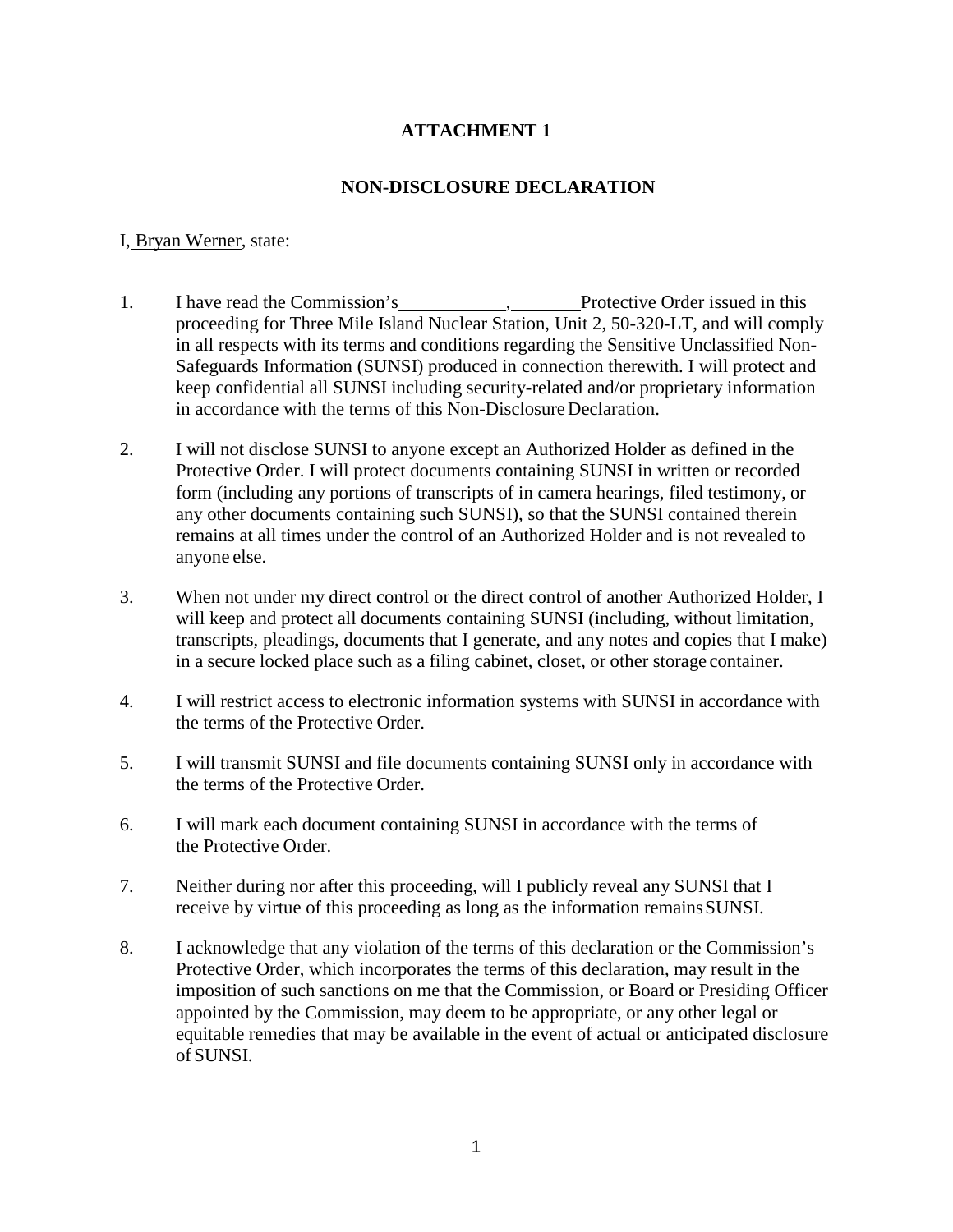Executed in Accord with 10 CFR 2.304(d)

Signature Bryan Werner

Executed on: 4/20/20 Date

Address: Department of Environmental Protection 400 Market Street, 13<sup>th</sup> Floor Harrisburg, PA 17101

Phone number: (717) 783-8979

E-mail: brwerner@pa.gov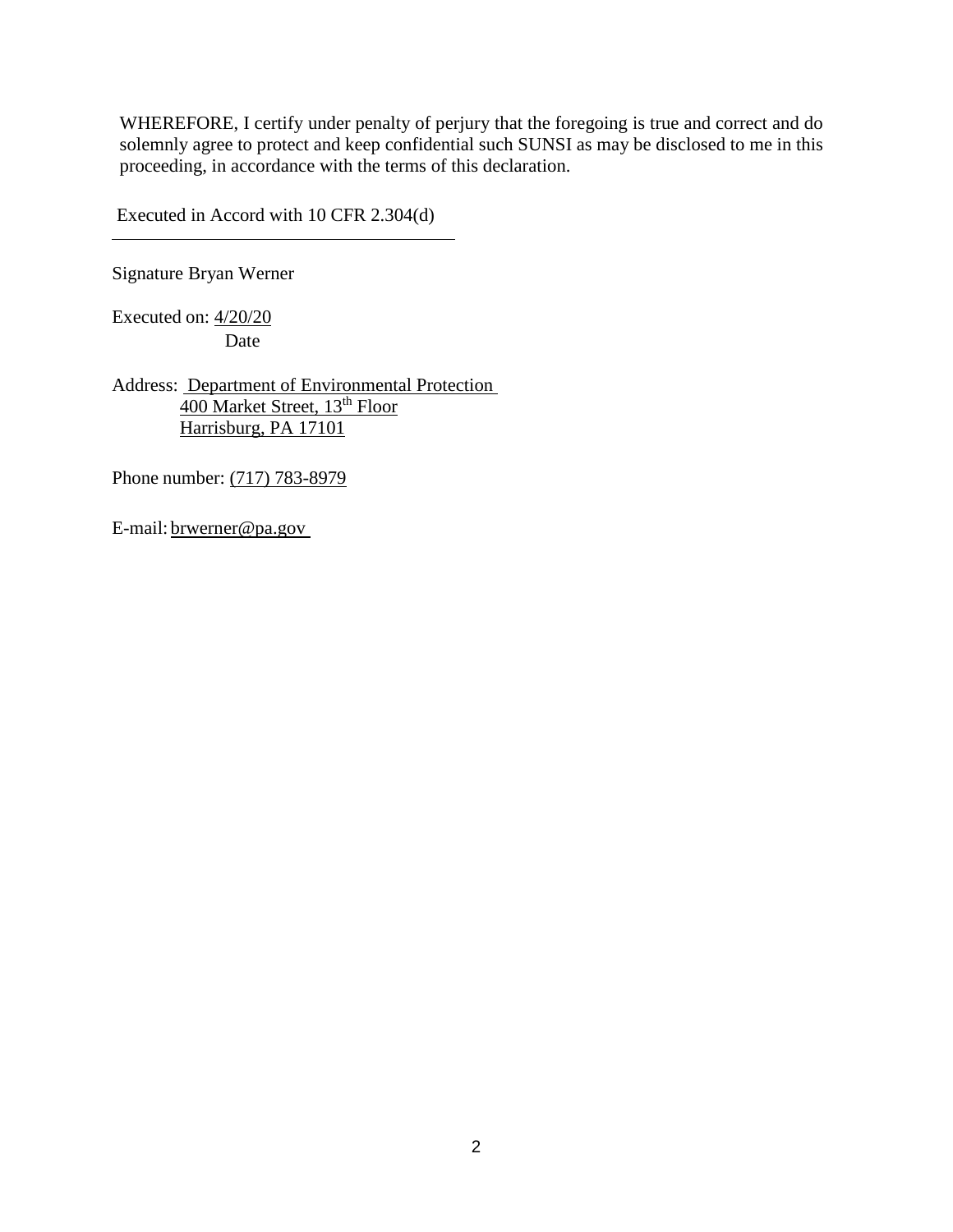## **NON-DISCLOSURE DECLARATION**

#### I, Reza Janati, state:

- 1. I have read the Commission's , Protective Order issued in this proceeding for Three Mile Island Nuclear Station, Unit 2, 50-320-LT, and will comply in all respects with its terms and conditions regarding the Sensitive Unclassified Non-Safeguards Information (SUNSI) produced in connection therewith. I will protect and keep confidential all SUNSI including security-related and/or proprietary information in accordance with the terms of this Non-Disclosure Declaration.
- 2. I will not disclose SUNSI to anyone except an Authorized Holder as defined in the Protective Order. I will protect documents containing SUNSI in written or recorded form (including any portions of transcripts of in camera hearings, filed testimony, or any other documents containing such SUNSI), so that the SUNSI contained therein remains at all times under the control of an Authorized Holder and is not revealed to anyone else.
- 3. When not under my direct control or the direct control of another Authorized Holder, I will keep and protect all documents containing SUNSI (including, without limitation, transcripts, pleadings, documents that I generate, and any notes and copies that I make) in a secure locked place such as a filing cabinet, closet, or other storage container.
- 4. I will restrict access to electronic information systems with SUNSI in accordance with the terms of the Protective Order.
- 5. I will transmit SUNSI and file documents containing SUNSI only in accordance with the terms of the Protective Order.
- 6. I will mark each document containing SUNSI in accordance with the terms of the Protective Order.
- 7. Neither during nor after this proceeding, will I publicly reveal any SUNSI that I receive by virtue of this proceeding as long as the information remainsSUNSI.
- 8. I acknowledge that any violation of the terms of this declaration or the Commission's Protective Order, which incorporates the terms of this declaration, may result in the imposition of such sanctions on me that the Commission, or Board or Presiding Officer appointed by the Commission, may deem to be appropriate, or any other legal or equitable remedies that may be available in the event of actual or anticipated disclosure of SUNSI.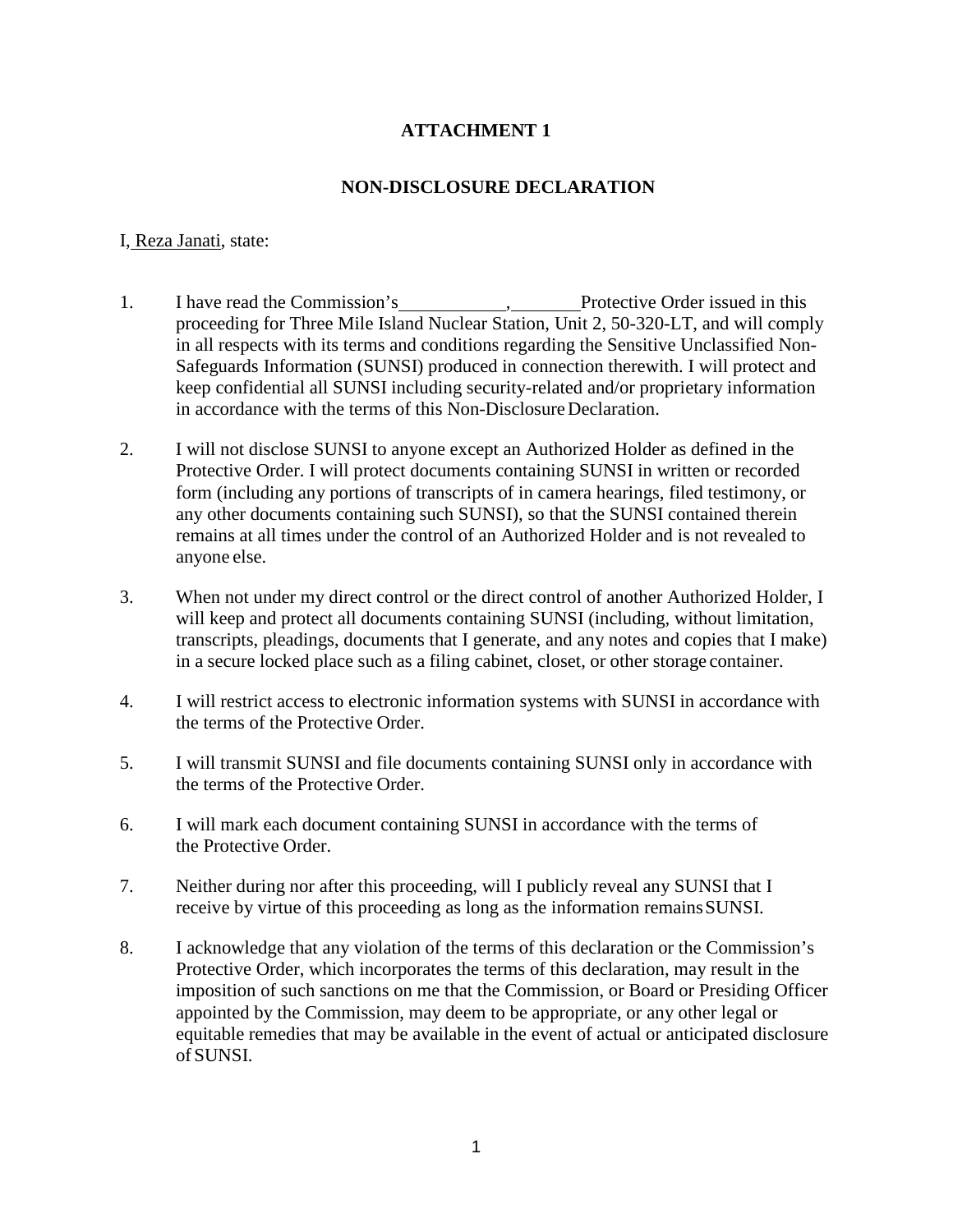Executed in Accord with 10 CFR 2.304(d)

Signature: Reza Janati

Executed on: 4/19/20 Date

Address: Department of Environmental Protection 400 Market Street, 13<sup>th</sup> Floor Harrisburg, PA 17101

Phone number: (717) 787-2147

E-mail: rjanati@pa.gov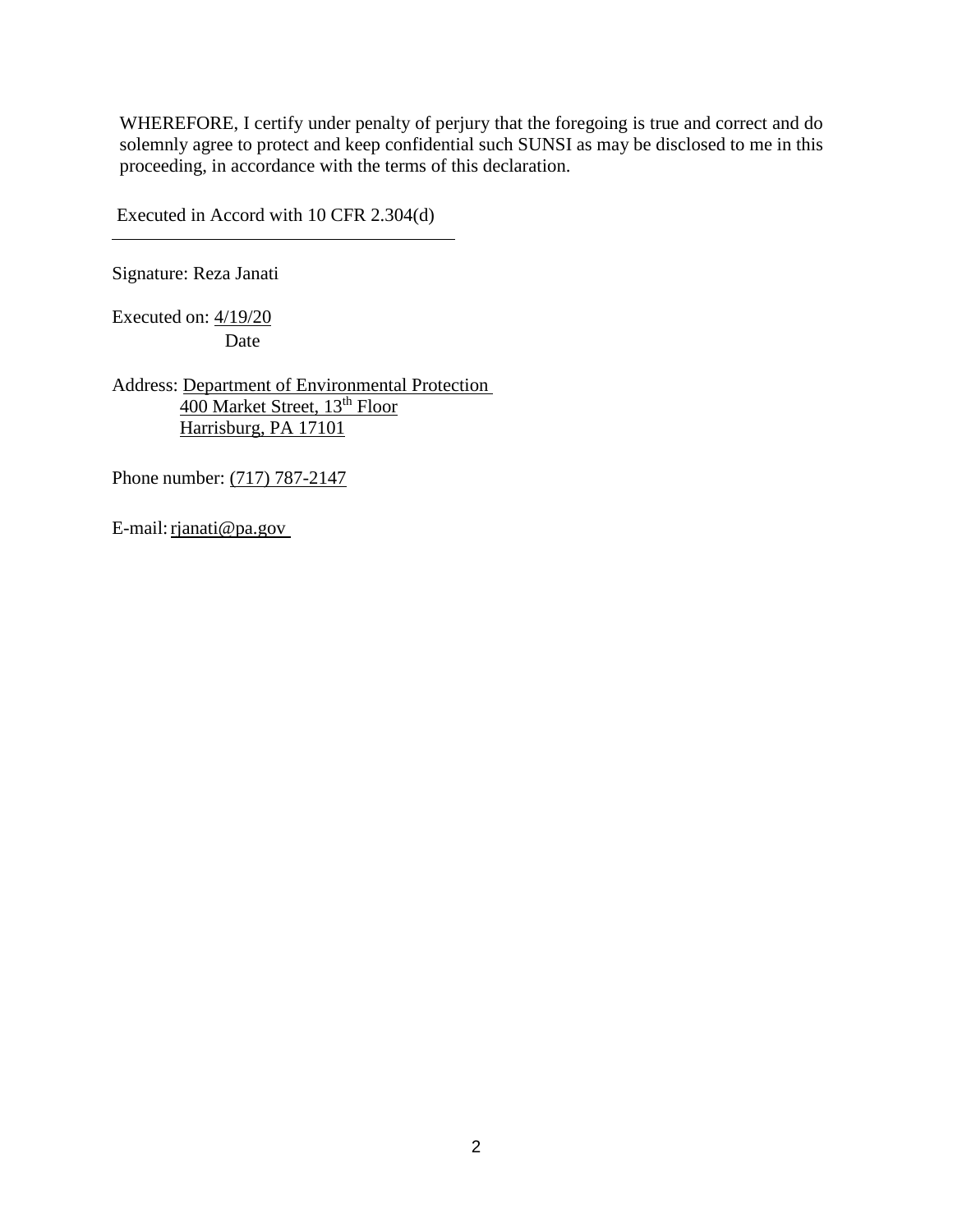## **NON-DISCLOSURE DECLARATION**

### I, William Cumings, state:

- 1. I have read the Commission's , Protective Order issued in this proceeding for Three Mile Island Nuclear Station, Unit 2, 50-320-LT, and will comply in all respects with its terms and conditions regarding the Sensitive Unclassified Non-Safeguards Information (SUNSI) produced in connection therewith. I will protect and keep confidential all SUNSI including security-related and/or proprietary information in accordance with the terms of this Non-Disclosure Declaration.
- 2. I will not disclose SUNSI to anyone except an Authorized Holder as defined in the Protective Order. I will protect documents containing SUNSI in written or recorded form (including any portions of transcripts of in camera hearings, filed testimony, or any other documents containing such SUNSI), so that the SUNSI contained therein remains at all times under the control of an Authorized Holder and is not revealed to anyone else.
- 3. When not under my direct control or the direct control of another Authorized Holder, I will keep and protect all documents containing SUNSI (including, without limitation, transcripts, pleadings, documents that I generate, and any notes and copies that I make) in a secure locked place such as a filing cabinet, closet, or other storage container.
- 4. I will restrict access to electronic information systems with SUNSI in accordance with the terms of the Protective Order.
- 5. I will transmit SUNSI and file documents containing SUNSI only in accordance with the terms of the Protective Order.
- 6. I will mark each document containing SUNSI in accordance with the terms of the Protective Order.
- 7. Neither during nor after this proceeding, will I publicly reveal any SUNSI that I receive by virtue of this proceeding as long as the information remainsSUNSI.
- 8. I acknowledge that any violation of the terms of this declaration or the Commission's Protective Order, which incorporates the terms of this declaration, may result in the imposition of such sanctions on me that the Commission, or Board or Presiding Officer appointed by the Commission, may deem to be appropriate, or any other legal or equitable remedies that may be available in the event of actual or anticipated disclosure of SUNSI.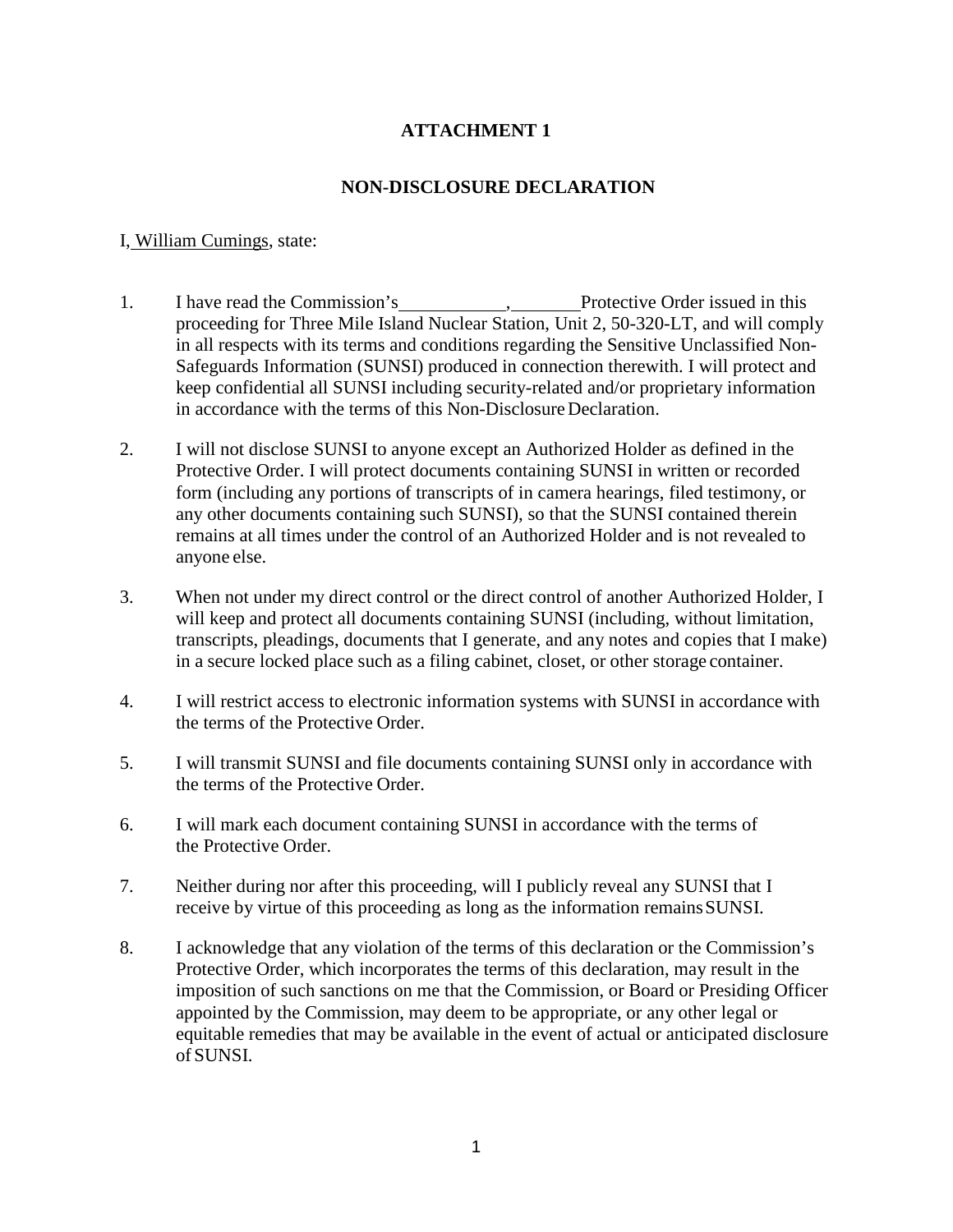Executed in Accord with 10 CFR 2.304(d)

Signature William Cumings

Executed on: 4/20/20 Date

Address: Department of Environmental Protection 400 Market Street, 9<sup>th</sup> Floor Harrisburg, PA 17101

Phone number: (717) 787-4062

E-mail:wcumings@pa.gov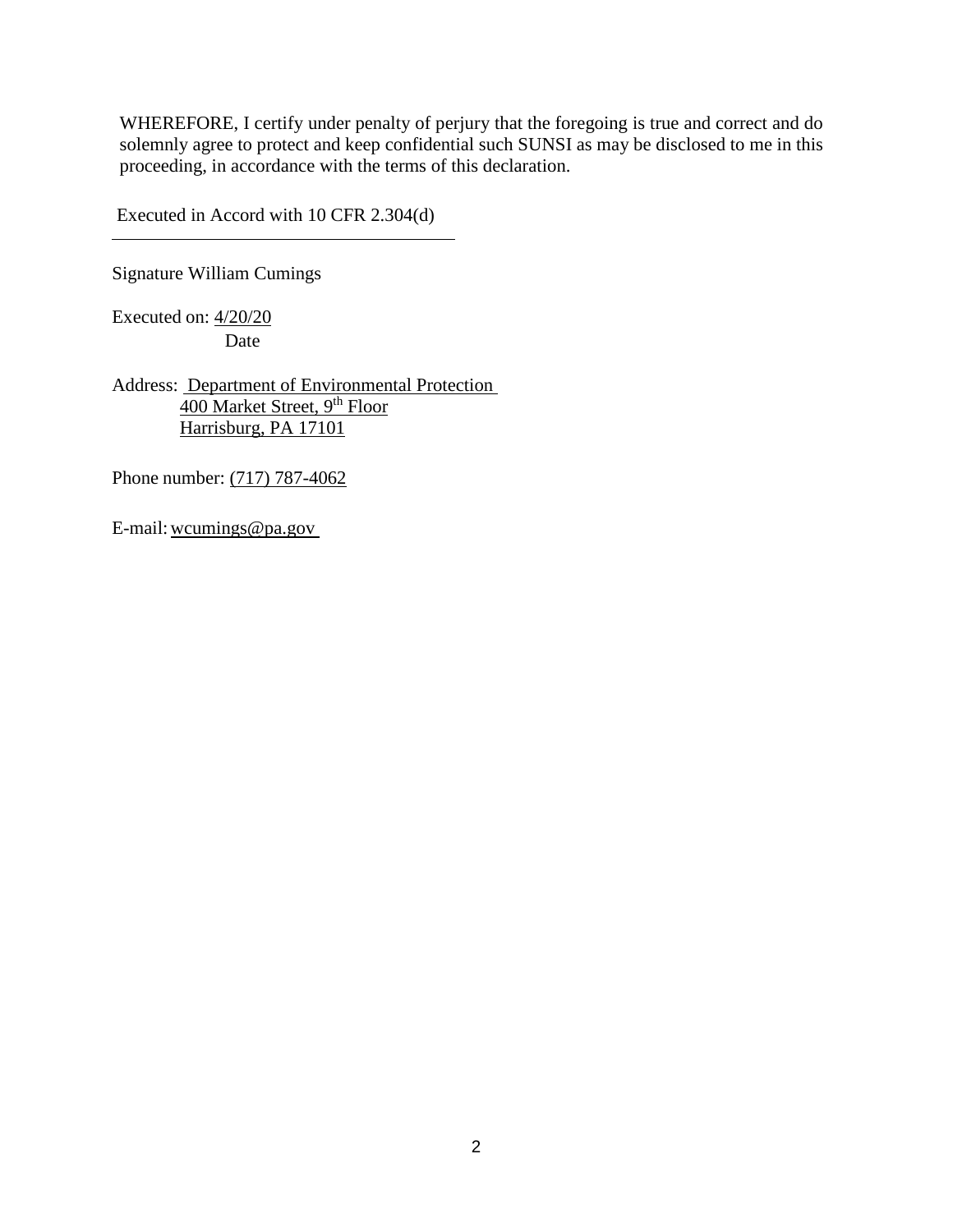## **NON-DISCLOSURE DECLARATION**

#### I, Vera Kanova, state:

- 1. I have read the Commission's , Protective Order issued in this proceeding for Three Mile Island Nuclear Station, Unit 2, 50-320-LT, and will comply in all respects with its terms and conditions regarding the Sensitive Unclassified Non-Safeguards Information (SUNSI) produced in connection therewith. I will protect and keep confidential all SUNSI including security-related and/or proprietary information in accordance with the terms of this Non-Disclosure Declaration.
- 2. I will not disclose SUNSI to anyone except an Authorized Holder as defined in the Protective Order. I will protect documents containing SUNSI in written or recorded form (including any portions of transcripts of in camera hearings, filed testimony, or any other documents containing such SUNSI), so that the SUNSI contained therein remains at all times under the control of an Authorized Holder and is not revealed to anyone else.
- 3. When not under my direct control or the direct control of another Authorized Holder, I will keep and protect all documents containing SUNSI (including, without limitation, transcripts, pleadings, documents that I generate, and any notes and copies that I make) in a secure locked place such as a filing cabinet, closet, or other storage container.
- 4. I will restrict access to electronic information systems with SUNSI in accordance with the terms of the Protective Order.
- 5. I will transmit SUNSI and file documents containing SUNSI only in accordance with the terms of the Protective Order.
- 6. I will mark each document containing SUNSI in accordance with the terms of the Protective Order.
- 7. Neither during nor after this proceeding, will I publicly reveal any SUNSI that I receive by virtue of this proceeding as long as the information remainsSUNSI.
- 8. I acknowledge that any violation of the terms of this declaration or the Commission's Protective Order, which incorporates the terms of this declaration, may result in the imposition of such sanctions on me that the Commission, or Board or Presiding Officer appointed by the Commission, may deem to be appropriate, or any other legal or equitable remedies that may be available in the event of actual or anticipated disclosure of SUNSI.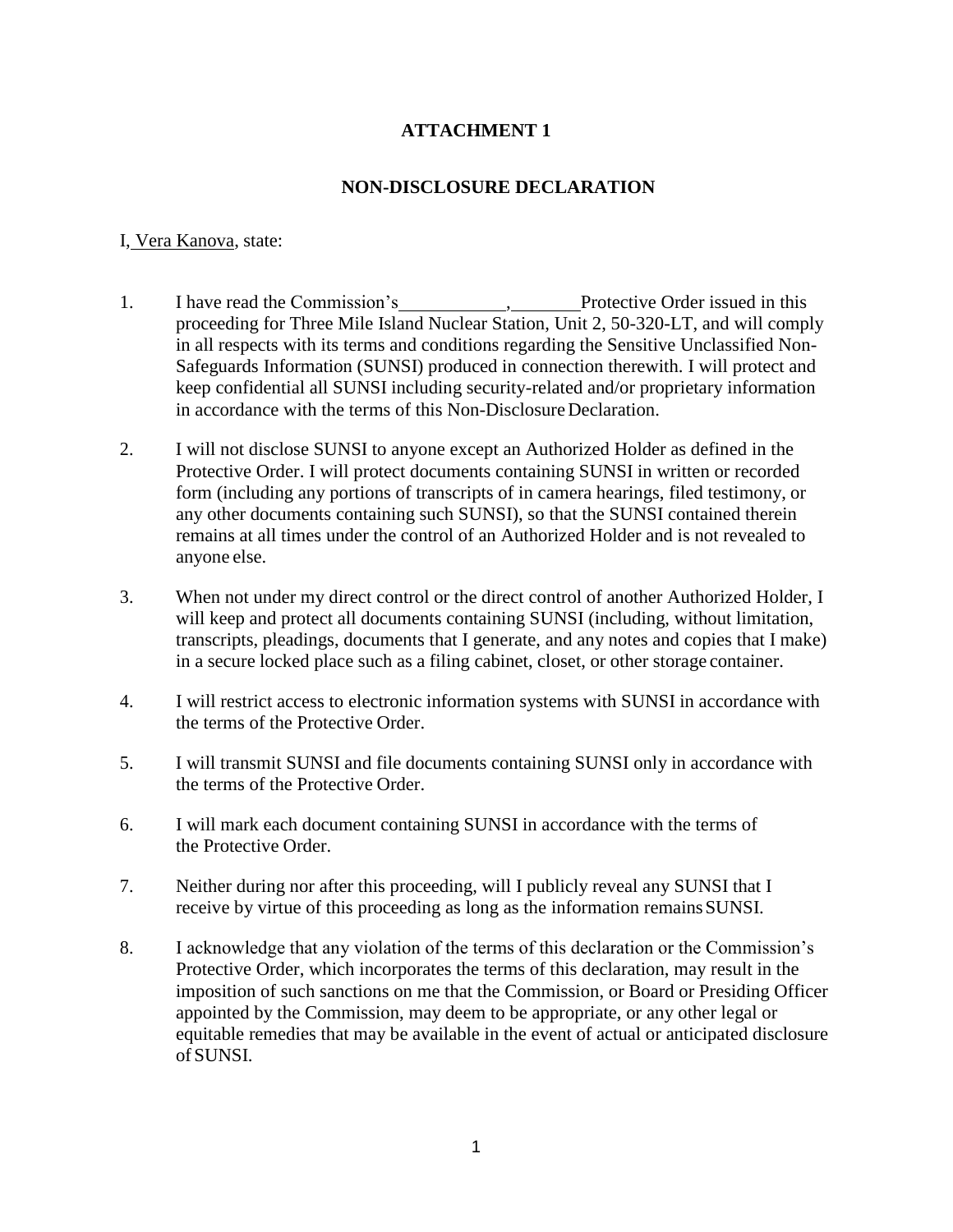Executed in Accord with 10 CFR 2.304(d)

Signature Vera Kanova

Executed on: 4/20/20 Date

Address: Department of Environmental Protection 400 Market Street, 9<sup>th</sup> Floor Harrisburg, PA 17101

Phone number: (717) 787-9370

E-mail: verkanova@pa.gov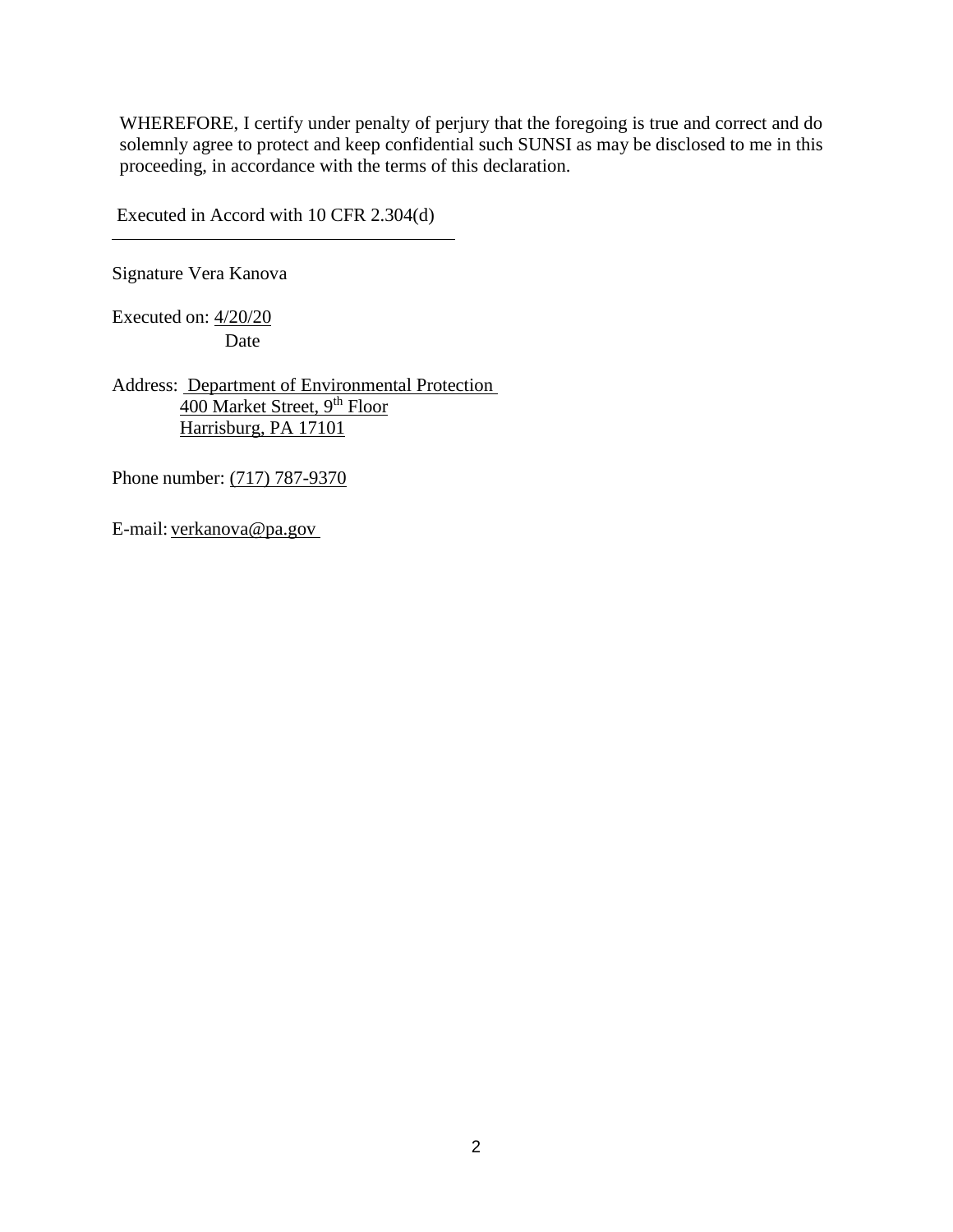## **NON-DISCLOSURE DECLARATION**

### I, Robert A. Reiley, state:

- 1. I have read the Commission's , Protective Order issued in this proceeding for Three Mile Island Nuclear Station, Unit 2, 50-320-LT, and will comply in all respects with its terms and conditions regarding the Sensitive Unclassified Non-Safeguards Information (SUNSI) produced in connection therewith. I will protect and keep confidential all SUNSI including security-related and/or proprietary information in accordance with the terms of this Non-Disclosure Declaration.
- 2. I will not disclose SUNSI to anyone except an Authorized Holder as defined in the Protective Order. I will protect documents containing SUNSI in written or recorded form (including any portions of transcripts of in camera hearings, filed testimony, or any other documents containing such SUNSI), so that the SUNSI contained therein remains at all times under the control of an Authorized Holder and is not revealed to anyone else.
- 3. When not under my direct control or the direct control of another Authorized Holder, I will keep and protect all documents containing SUNSI (including, without limitation, transcripts, pleadings, documents that I generate, and any notes and copies that I make) in a secure locked place such as a filing cabinet, closet, or other storage container.
- 4. I will restrict access to electronic information systems with SUNSI in accordance with the terms of the Protective Order.
- 5. I will transmit SUNSI and file documents containing SUNSI only in accordance with the terms of the Protective Order.
- 6. I will mark each document containing SUNSI in accordance with the terms of the Protective Order.
- 7. Neither during nor after this proceeding, will I publicly reveal any SUNSI that I receive by virtue of this proceeding as long as the information remainsSUNSI.
- 8. I acknowledge that any violation of the terms of this declaration or the Commission's Protective Order, which incorporates the terms of this declaration, may result in the imposition of such sanctions on me that the Commission, or Board or Presiding Officer appointed by the Commission, may deem to be appropriate, or any other legal or equitable remedies that may be available in the event of actual or anticipated disclosure of SUNSI.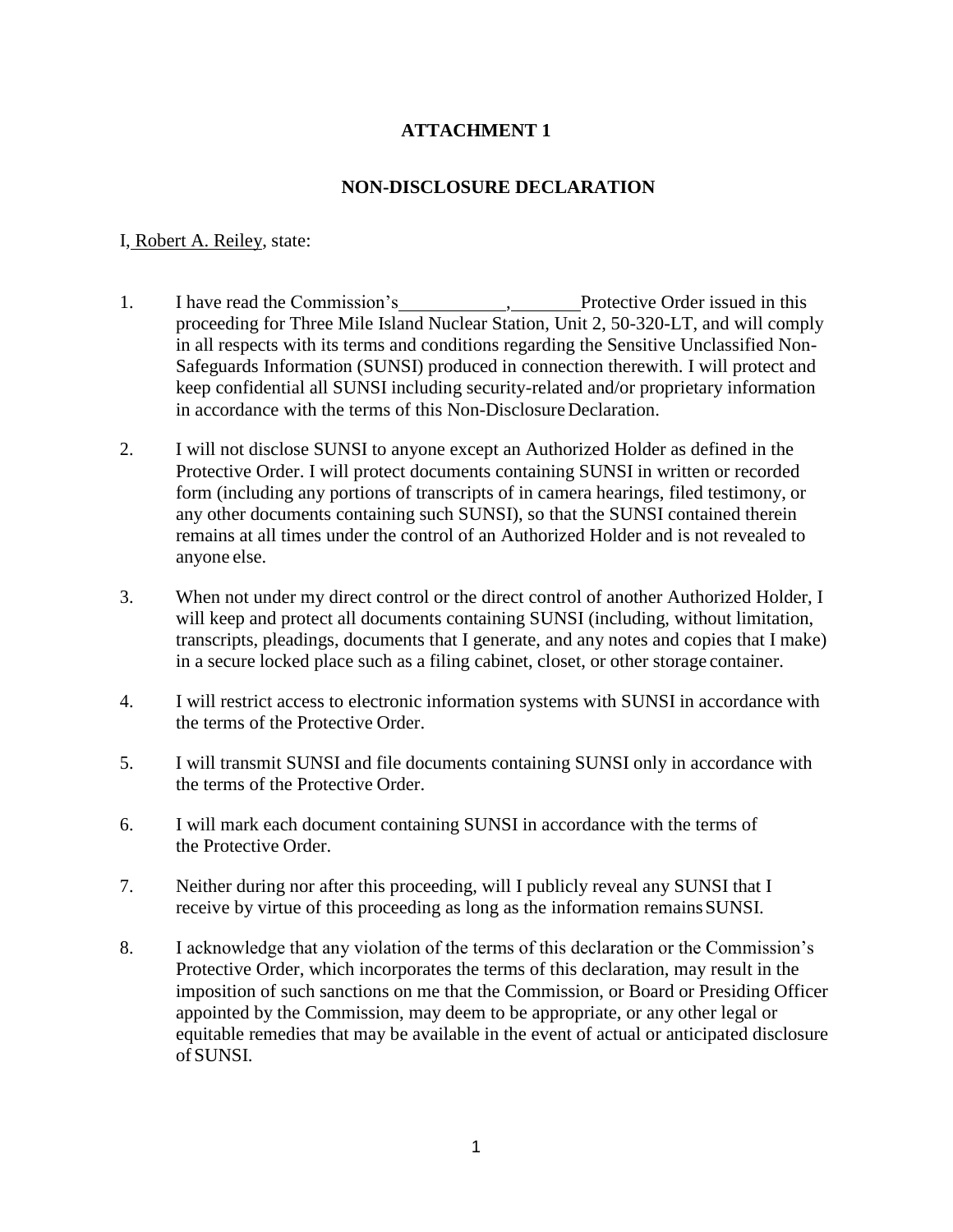Executed in Accord with 10 CFR 2.304(d)

Signature Robert A. Reiley

Executed on: 4/20/20 Date

Address: Department of Environmental Protection 400 Market Street, 9<sup>th</sup> Floor Harrisburg, PA 17105

Phone number: (717) 787-0478

E-mail: reiley@pa.gov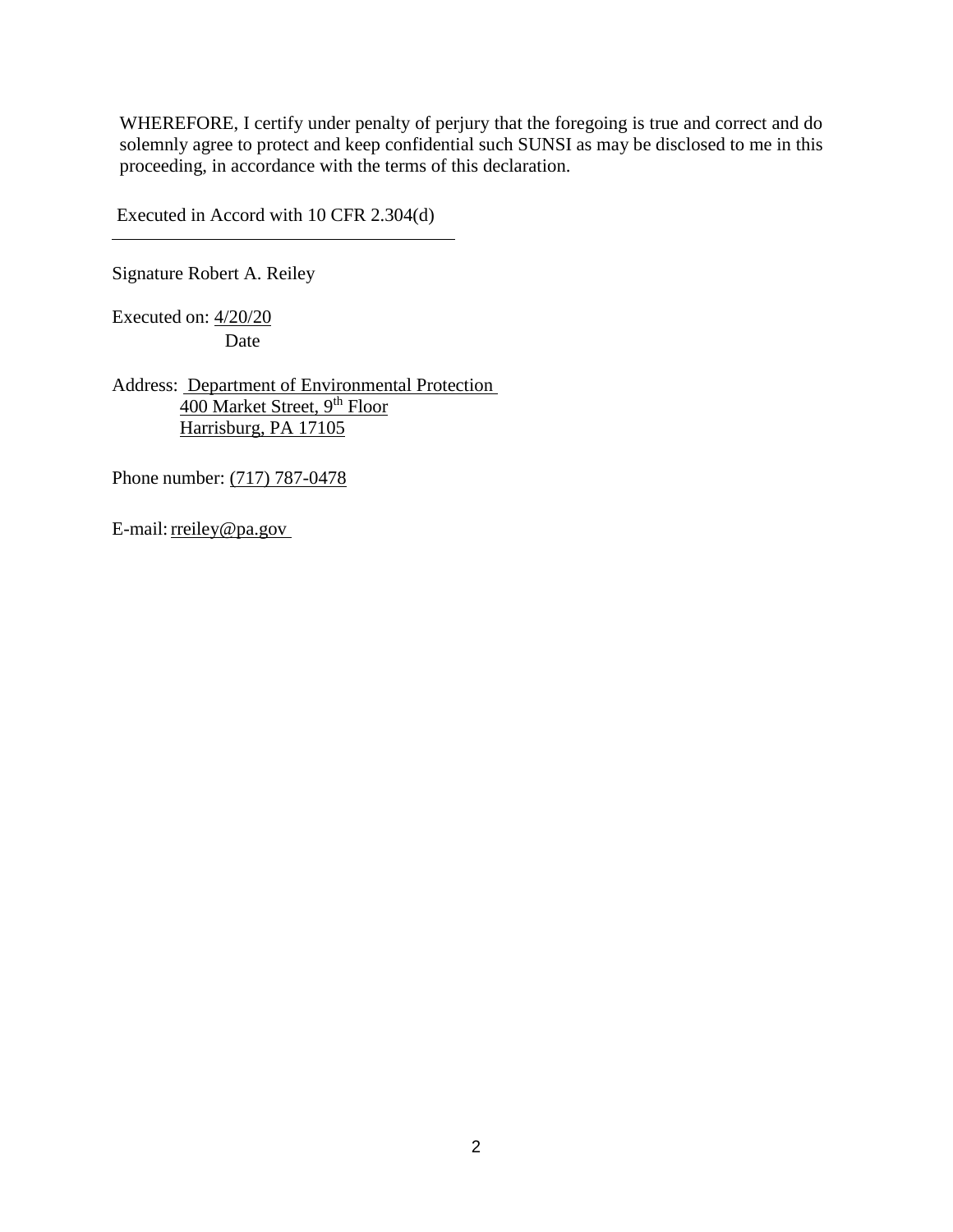## **NON-DISCLOSURE DECLARATION**

### I, Dawn M. Herb, state:

- 1. I have read the Commission's , Protective Order issued in this proceeding for Three Mile Island Nuclear Station, Unit 2, 50-320-LT, and will comply in all respects with its terms and conditions regarding the Sensitive Unclassified Non-Safeguards Information (SUNSI) produced in connection therewith. I will protect and keep confidential all SUNSI including security-related and/or proprietary information in accordance with the terms of this Non-Disclosure Declaration.
- 2. I will not disclose SUNSI to anyone except an Authorized Holder as defined in the Protective Order. I will protect documents containing SUNSI in written or recorded form (including any portions of transcripts of in camera hearings, filed testimony, or any other documents containing such SUNSI), so that the SUNSI contained therein remains at all times under the control of an Authorized Holder and is not revealed to anyone else.
- 3. When not under my direct control or the direct control of another Authorized Holder, I will keep and protect all documents containing SUNSI (including, without limitation, transcripts, pleadings, documents that I generate, and any notes and copies that I make) in a secure locked place such as a filing cabinet, closet, or other storage container.
- 4. I will restrict access to electronic information systems with SUNSI in accordance with the terms of the Protective Order.
- 5. I will transmit SUNSI and file documents containing SUNSI only in accordance with the terms of the Protective Order.
- 6. I will mark each document containing SUNSI in accordance with the terms of the Protective Order.
- 7. Neither during nor after this proceeding, will I publicly reveal any SUNSI that I receive by virtue of this proceeding as long as the information remainsSUNSI.
- 8. I acknowledge that any violation of the terms of this declaration or the Commission's Protective Order, which incorporates the terms of this declaration, may result in the imposition of such sanctions on me that the Commission, or Board or Presiding Officer appointed by the Commission, may deem to be appropriate, or any other legal or equitable remedies that may be available in the event of actual or anticipated disclosure of SUNSI.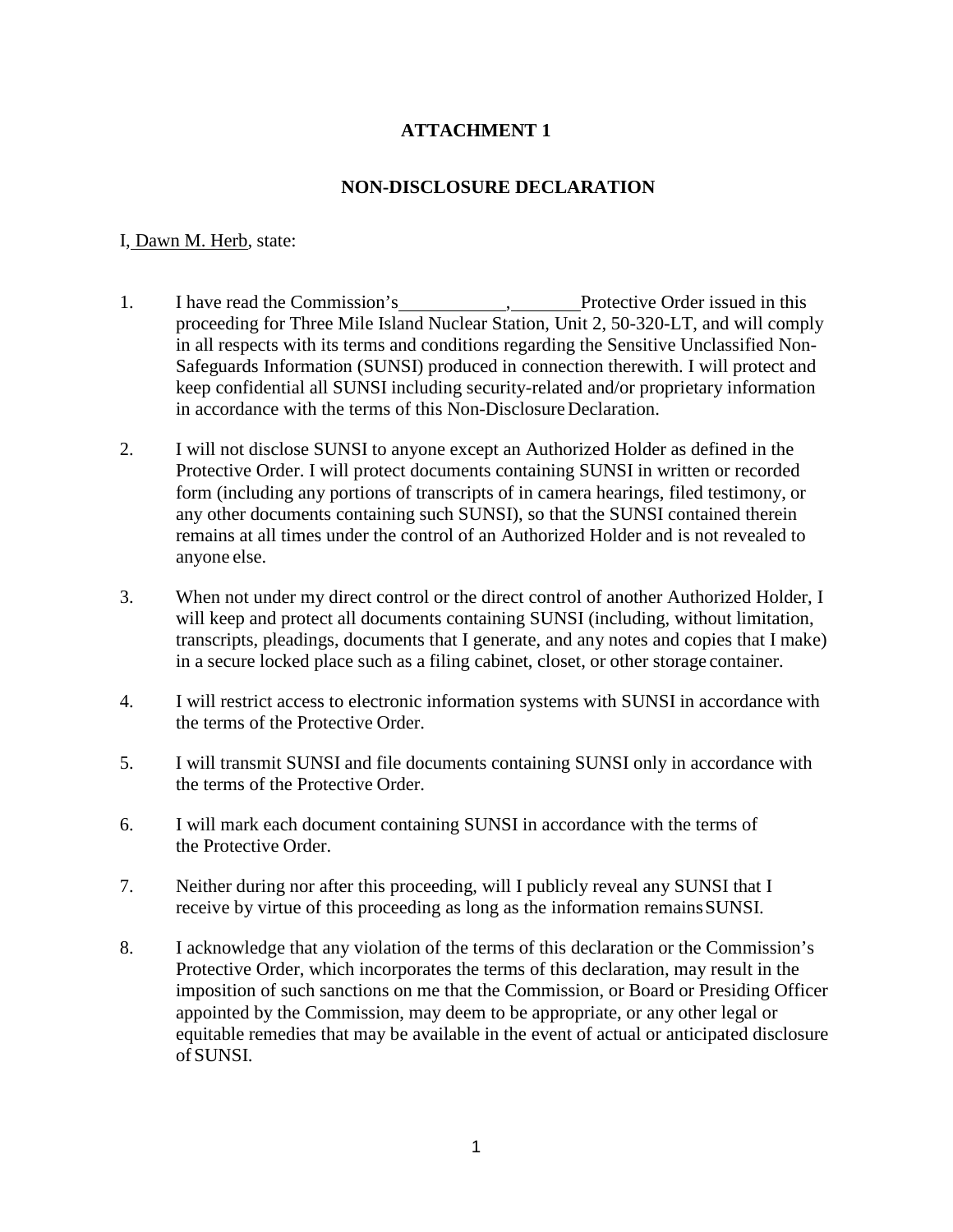Executed in Accord with 10 CFR 2.304(d)

Signature Dawn M. Herb

Executed on: 4/20/20 Date

Address: Department of Environmental Protection Southcentral Regional Office 909 Elmerton Ave. Harrisburg, PA 17110

Phone number: (717) 705-4817

E-mail: dherb@pa.gov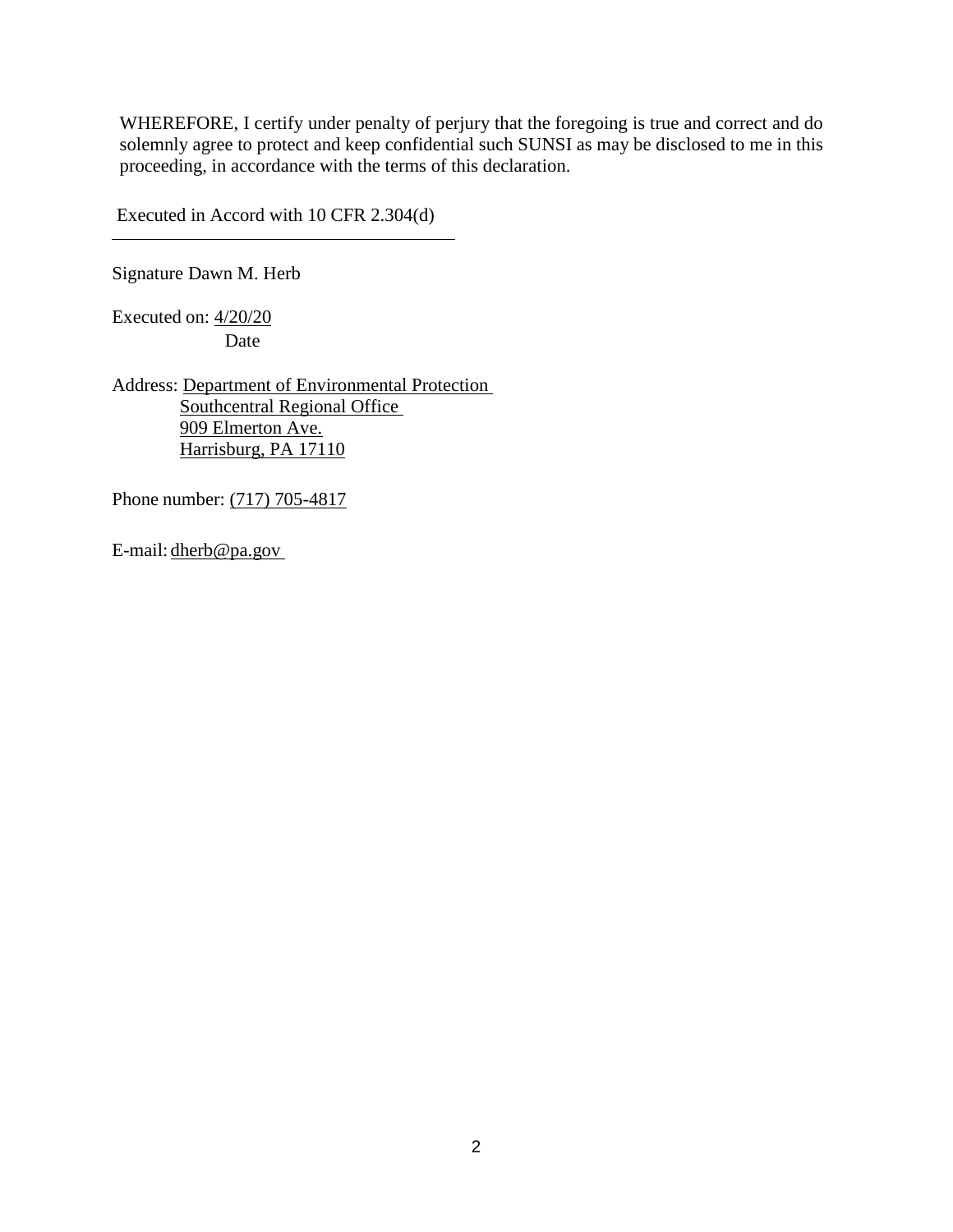## **NON-DISCLOSURE DECLARATION**

### I, Alicia R. Duke, state:

- 1. I have read the Commission's , Protective Order issued in this proceeding for Three Mile Island Nuclear Station, Unit 2, 50-320-LT, and will comply in all respects with its terms and conditions regarding the Sensitive Unclassified Non-Safeguards Information (SUNSI) produced in connection therewith. I will protect and keep confidential all SUNSI including security-related and/or proprietary information in accordance with the terms of this Non-Disclosure Declaration.
- 2. I will not disclose SUNSI to anyone except an Authorized Holder as defined in the Protective Order. I will protect documents containing SUNSI in written or recorded form (including any portions of transcripts of in camera hearings, filed testimony, or any other documents containing such SUNSI), so that the SUNSI contained therein remains at all times under the control of an Authorized Holder and is not revealed to anyone else.
- 3. When not under my direct control or the direct control of another Authorized Holder, I will keep and protect all documents containing SUNSI (including, without limitation, transcripts, pleadings, documents that I generate, and any notes and copies that I make) in a secure locked place such as a filing cabinet, closet, or other storage container.
- 4. I will restrict access to electronic information systems with SUNSI in accordance with the terms of the Protective Order.
- 5. I will transmit SUNSI and file documents containing SUNSI only in accordance with the terms of the Protective Order.
- 6. I will mark each document containing SUNSI in accordance with the terms of the Protective Order.
- 7. Neither during nor after this proceeding, will I publicly reveal any SUNSI that I receive by virtue of this proceeding as long as the information remainsSUNSI.
- 8. I acknowledge that any violation of the terms of this declaration or the Commission's Protective Order, which incorporates the terms of this declaration, may result in the imposition of such sanctions on me that the Commission, or Board or Presiding Officer appointed by the Commission, may deem to be appropriate, or any other legal or equitable remedies that may be available in the event of actual or anticipated disclosure of SUNSI.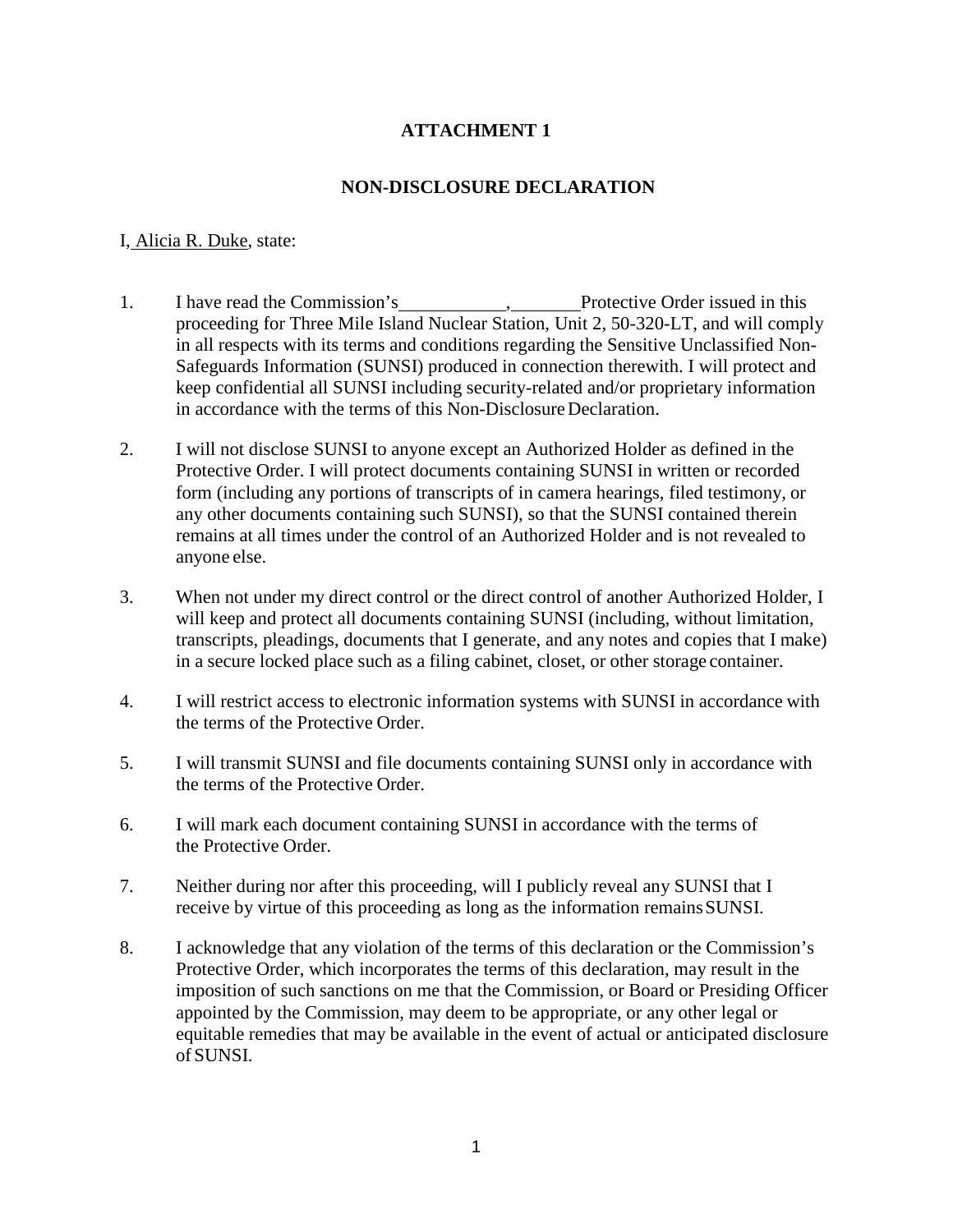Signed (electronically) by

Signature Alicia R. Duke

Executed on: 4/19/20 Date

Address: Department of Environmental Protection, Southcentral Regional Office 909 Elmerton Ave., Harrisburg, PA 17110

Phone number: (717) 783-0366

E-mail: alduke@pa.gov